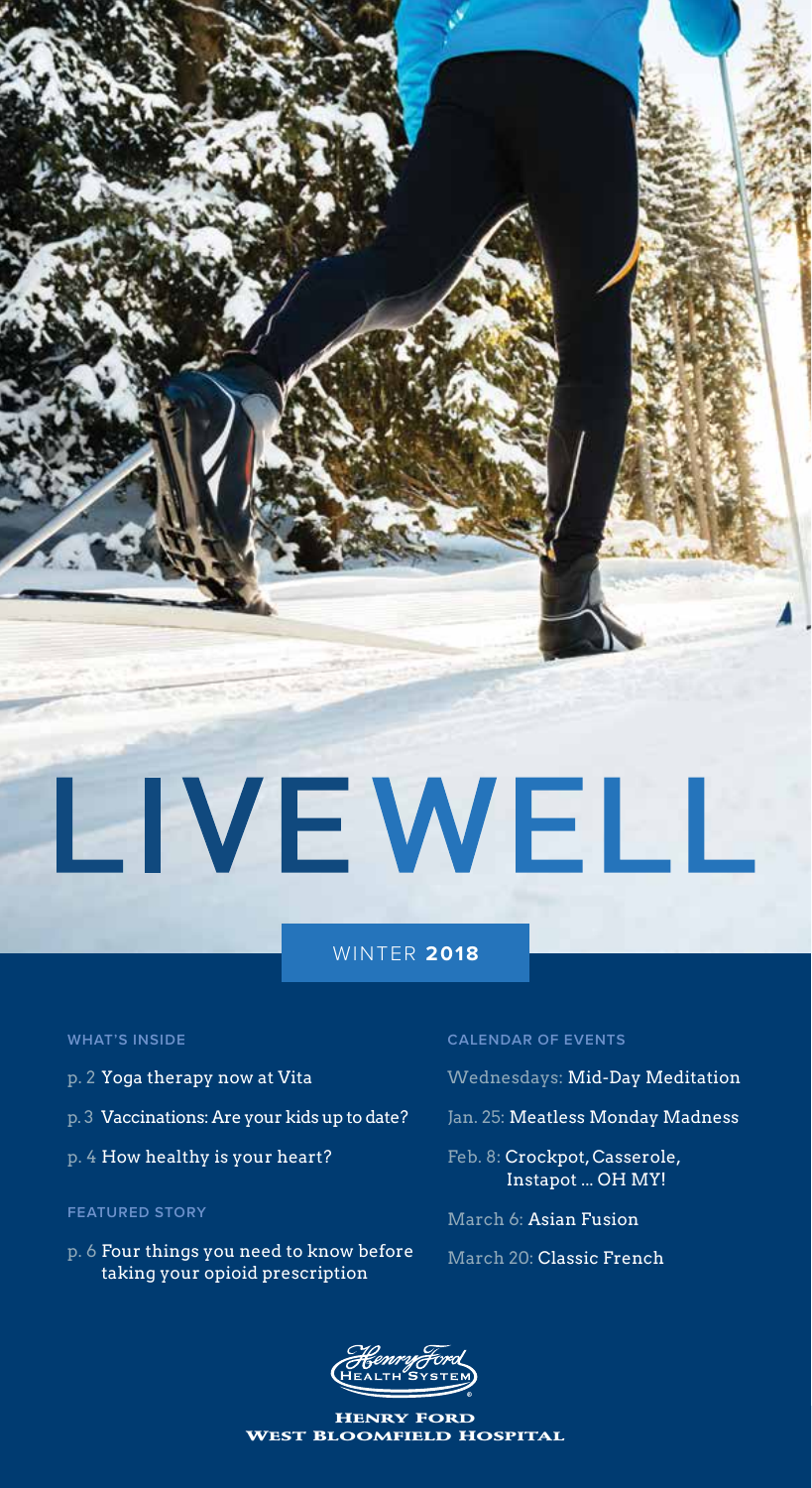### **LUNG CANCER** Screenings

CURRENT OR FORMER TOBACCO SMOKERS AGE 55 TO 77 may be eligible for a lung cancer screening program covered by insurance with no co-pay or out-of-pocket expense. This screening program helps patients detect lung cancer early. Your doctor can help determine if you are eligible.

#### *Visit HenryFord.com/LungScreening.*



### Yoga Therapy **NOW AT VITA**

#### YOGA THERAPY IS DESIGNED TO MEET THE NEEDS OF THE

INDIVIDUAL through an adaptive approach to the practice. The therapeutic benefits of yoga include improved strength, flexibility and mobility. Julie Levinson, certified yoga teacher at Vita wellness center, is specially trained in yoga therapy and can help people with chronic conditions to feel better and get back on the path to health and wellness. Join us for a FREE first class if you are a new student. Registration required.

*Visit HenryFord.com/Vita for a list of classes. Call (248) 325-3870 to register.*



PLEASE BE AWARE OF CONSTRUCTION ON MAPLE ROAD this spring that may cause delays when traveling to appointments. Construction will continue through the summer months. Alternate routes are suggested. Visit HenryFord.com/WestBloomfield for a map of alternate routes and additional information.

### **VACCINATIONS:** ARE YOUR KIDS UP TO DATE?

#### APPROPRIATE VACCINATION PLAYS A KEY ROLE

in your child's (and the population's) health and well-being. Immunizations help protect us against the spread of serious illnesses and the seasonal flu.

Made from weakened or dead versions of the bacteria or viruses, vaccinations prime the body to mount an attack against invaders by producing antibodies, helping the body fight back more effectively.

Parents often have concerns about whether they can vaccinate a child who has a cold or a stomach bug. In most cases, these children can be safely immunized. Those who have had a fever within 24 hours, or who have an immune disorder, should check with their physicians.

Most importantly, stick to the recommended schedule. A delay interferes with the process of building an effective immune response. Talk to your pediatrician for a list of recent vaccination changes.

*To find out more about vaccines and to request an appointment with a Henry Ford pediatrician, visit HenryFord.com/Vaccines or call 800-HENRYFORD (436-7936).*

### A Message **FROM THE CEO**



As we enter into a new year, we are reminded of how important it is

to set

achievable health and wellness goals. Take the first step and schedule a yearly wellness visit with your primary care physician to see where you can improve your health.

In this issue of LiveWell, you will learn about our lung cancer screening program, yoga therapy and how to keep your heart healthy.

Read about how Henry Ford is helping to battle the national opioid crisis with a variety of programs available through our addiction services department.

Finally, our classes and events schedule offers exciting wellness and cooking classes.

For more information on services and programs, or to find a doctor at Henry Ford West Bloomfield Hospital, visit HenryFord.com.

Yours in good health,

p-M/ Borria

*Lynn M. Torossian* President and CEO Henry Ford West Bloomfield Hospital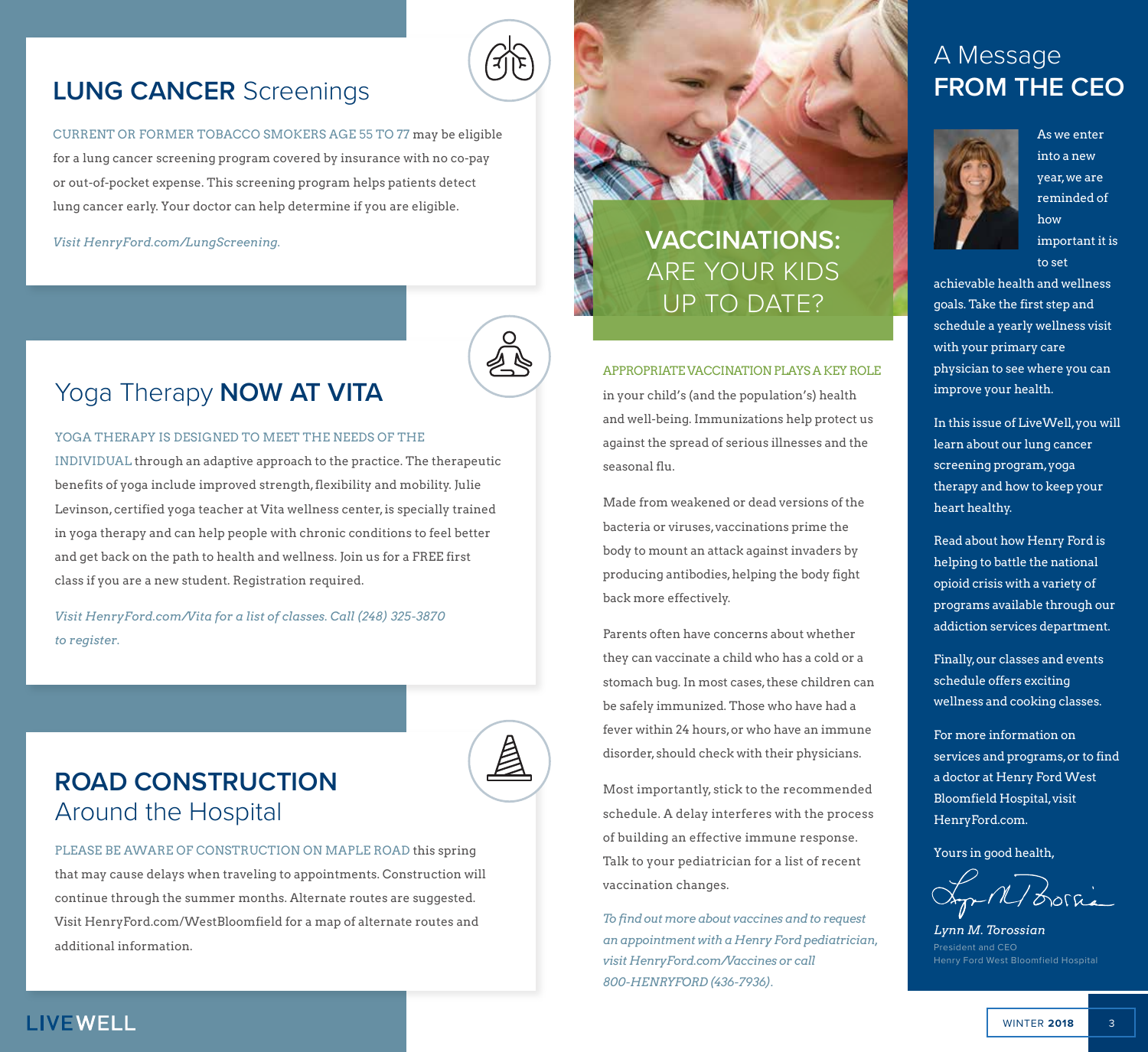

### HOW HEALTHY **IS YOUR HEART?**

#### ALONG WITH VALENTINE'S DAY, FEBRUARY MARKS AMERICAN

HEART MONTH. Because heart disease is the leading cause of death for both men and women in the United States, it's important to make the time to focus on your heart's health and ways to improve it.

#### **WHERE DO I START?**

Seeing your primary care provider annually is one of the best things you can do for your overall health. A routine exam should include blood pressure screening, a cholesterol test, a blood test to measure sugar levels, weight evaluation and a cardiac symptom check along with the non-cardiac assessments of a typical checkup.

#### **TAKE AN ONLINE HEART RISK ASSESSMENT**

One quick and easy step that anyone can take is to complete a free online heart risk assessment. This immediately analyzes information you input about your health history, then predicts how likely you are to suffer a heart attack in the future. Most assessments are based on guidelines set by the American Heart Association and the American College of Cardiology. They typically look at your body mass index, family history, smoking history, cholesterol numbers (if you know them), activity level and eating habits to predict the likelihood you'll have a heart attack.

Take the Henry Ford Heart Health Quiz now at HenryFord.com/HeartHealth and in just a few minutes, you'll have a personalized report on how well you're doing and actions you can take against heart disease.

#### **COMPREHENSIVE HEART SCREENING**

The Henry Ford Heart & Vascular Institute offers a comprehensive \$99 Heart Smart Screening. This screening is ideal for people between 30 and 64 years of age who consider themselves healthy but have unique risk factors such as a family history of heart disease. The seven-point heart screening offers detailed diagnostic imaging and lab work, including a 12-Lead ECG test that quickly measures the electrical activity of your heart, vascular disease screening and fasting blood glucose screening. Immediately afterward, a cardiologist meets with you to review your results. Find out more and schedule an appointment at HenryFord.com/ HeartScreening.

*Call 1-800-532-2411 to make an appointment with a doctor to talk about your heart health.*



The most important steps you can take to keep your heart healthy are the American Heart Association's "Life's Simple 7" recommendations:

- **1. MANAGE YOUR BLOOD PRESSURE**
- **2. CONTROL YOUR CHOLESTEROL**
- **3. REDUCE YOUR BLOOD SUGAR**
- **4. GET ACTIVE:** At least 30 minutes of moderateintensity aerobic activity at least 5 days per week (or 25 minutes of vigorous aerobic activity at least 3 days per week) plus moderate- to high-intensity musclestrengthening activity at least 2 days per week
- **5. EAT BETTER:** Avoid sugar, processed food, trans fat and sodium
- **6. LOSE WEIGHT**
- **7. STOP SMOKING**



### LOOKING FOR MORE TIPS ON **HOW YOU CAN EAT BETTER?**

Check out our two February heart-healthy cooking classes on page 11.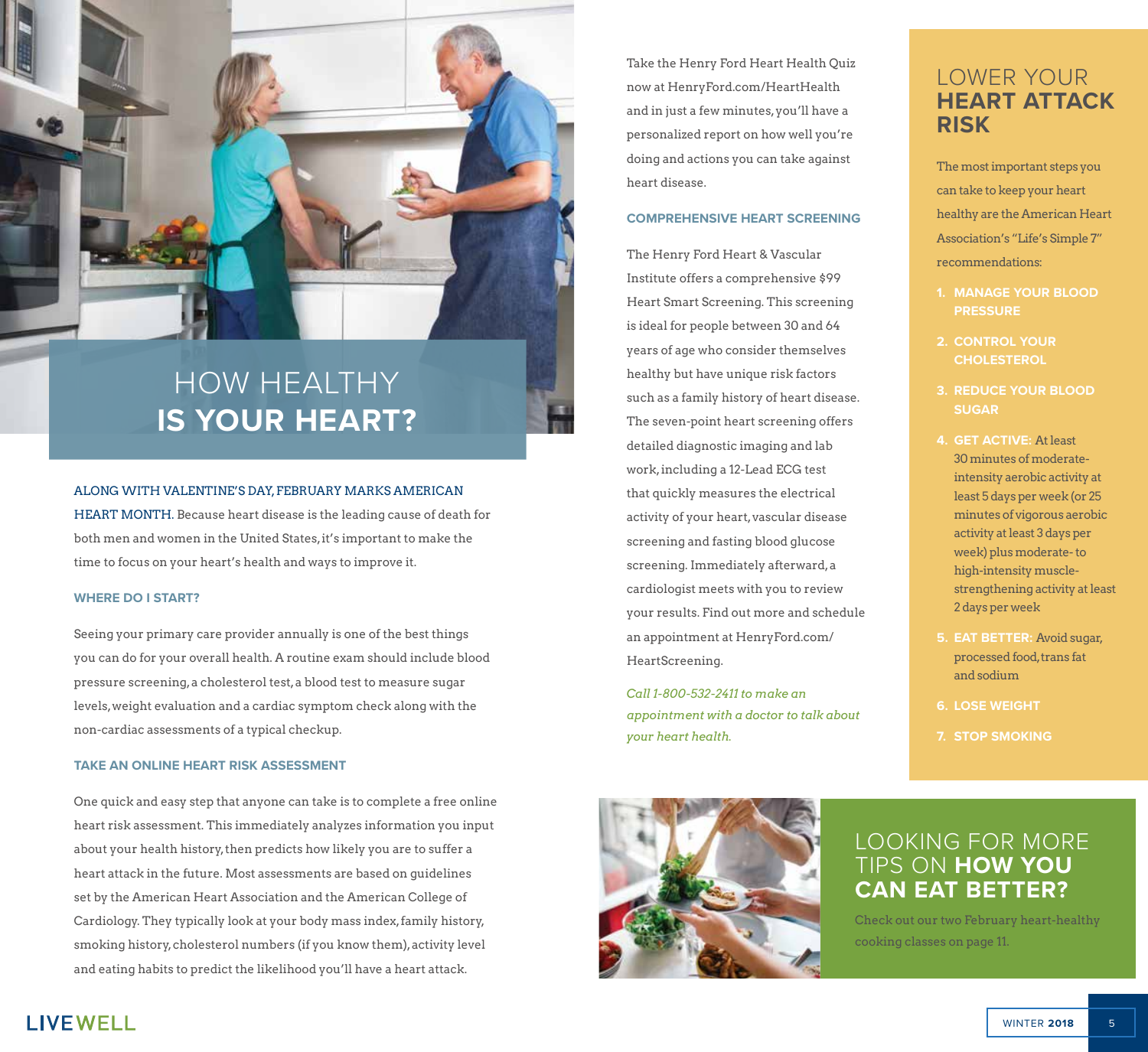### FOUR THINGS YOU NEED TO KNOW **BEFORE TAKING YOUR OPIOID PRESCRIPTION**

#### OPIOIDS ARE HIGHLY ADDICTIVE DRUGS THAT ACT ON THE BRAIN

TO ALLEVIATE PAIN. They include opioid medications that doctors prescribe to relieve pain after serious injury or surgery, as well as illicit drugs such as heroin. Examples of prescription opioids include oxycodone, morphine, codeine, fentanyl and hydrocodone (commonly known as Norco and Vicodin).

Unfortunately, people can become addicted to opioids even when they are prescribed by a doctor and used as directed. Since 1999, the number of overdose deaths involving opioids has quadrupled.

Elizabeth Bulat, M.D., an addiction medicine physician and medical director at Henry Ford Maplegrove Center, helps patients overcome opioid addiction. Here, she offers tips for what you need to know before starting these potent medications.

#### **1. OPIOIDS ARE HABIT-FORMING.**

We know opioids can lead to addiction. But it may be surprising to know how fast dependency can happen.

*Opioids are strong drugs – especially those that are synthetically created, like fentanyl," Dr. Bulat says. "After even one use, they can lead to feelings of addiction."*

#### **2. BE CAUTIOUS.**

Like with any new prescription, it's important to know how it could react with any current medication you are taking. Talk to your doctor or pharmacist about any concerns before starting these drugs.

"Opioids affect certain receptors in the brain that slow down breathing," Dr. Bulat says. "When taken with other substances that have the same effect, such as alcohol, you could face serious or even deadly side effects."

#### **3. TAKE AS NEEDED, BUT NOT REGULARLY.**

Opioids are prescribed for short-term pain management. Doctors generally direct that opioid prescriptions are to be taken once every several hours as needed, but not regularly – meaning your pain level, not the clock, should dictate if the next dose is needed when the time comes.

Talk with your doctor about alternative ways to manage pain.

Patients with certain cancers or other serious conditions often need opioids to manage pain. In these instances, patients should work with their doctors to determine what treatment is appropriate for them.

#### **4. PAY ATTENTION TO HOW YOU FEEL.**

Keep tabs on your behavior and the way your medication makes you feel.

"Let a loved one know you have been prescribed opioids for pain medication. This person can help you manage your prescription and monitor your behavior, and in the event you start to feel dependency, can help you get proper support," Dr. Bulat says.

*Do you or a loved one need help overcoming opioid addiction? Learn more about addiction treatment options at HenryFord.com/addiction or call (800) 422-1183 for an assessment appointment.*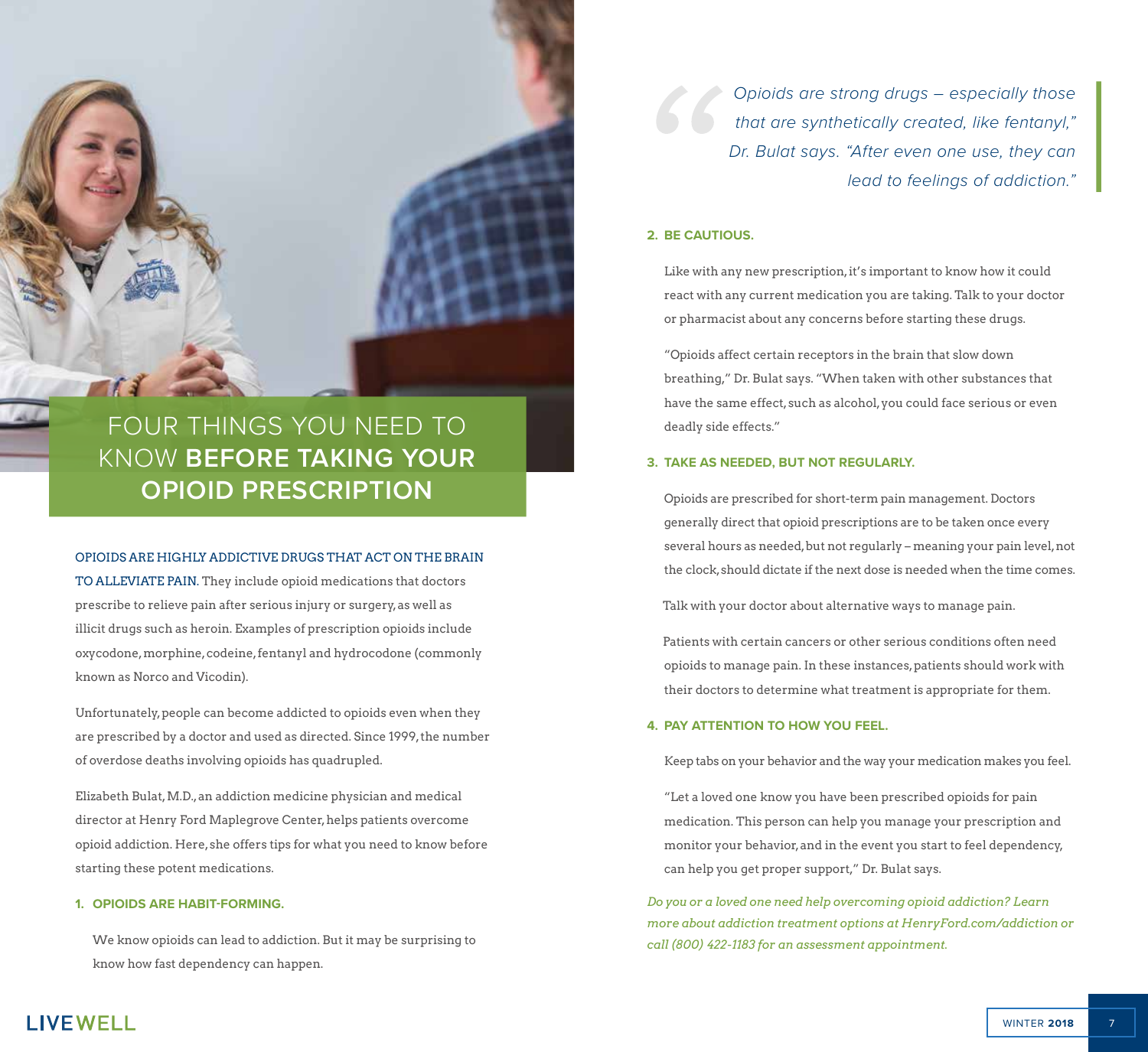### OVERCOMING **ADDICTION**

#### OPIOID ADDICTION CAN HAPPEN TO ANYONE,

and long-term use can put you at high risk, even if the substance is used as prescribed. That's exactly what happened to a Henry Ford Maplegrove Center patient after the loss of her baby following delivery. Suddenly, a woman who worked as a nurse and an attorney was hooked.

"The doctor prescribed pain medication during my recovery, and subconsciously it numbed my pain and grief," she says. "It just sort of spiraled out of control."

She was able to get the help she needed from the services available at Henry Ford Maplegrove Center, an addiction treatment facility that provides a safe and stable environment to initiate recovery.

She has been in recovery for one year, but worries about people who don't have the resources to pay for treatment.

"You may feel alone, but you are not," she says. "Addiction is a dark, scary place, but help is available if you ask."

*Did you know? Your health plan can connect you with a mental health or addiction treatment provider. Check the back of your health insurance card for a special behavioral health telephone number.*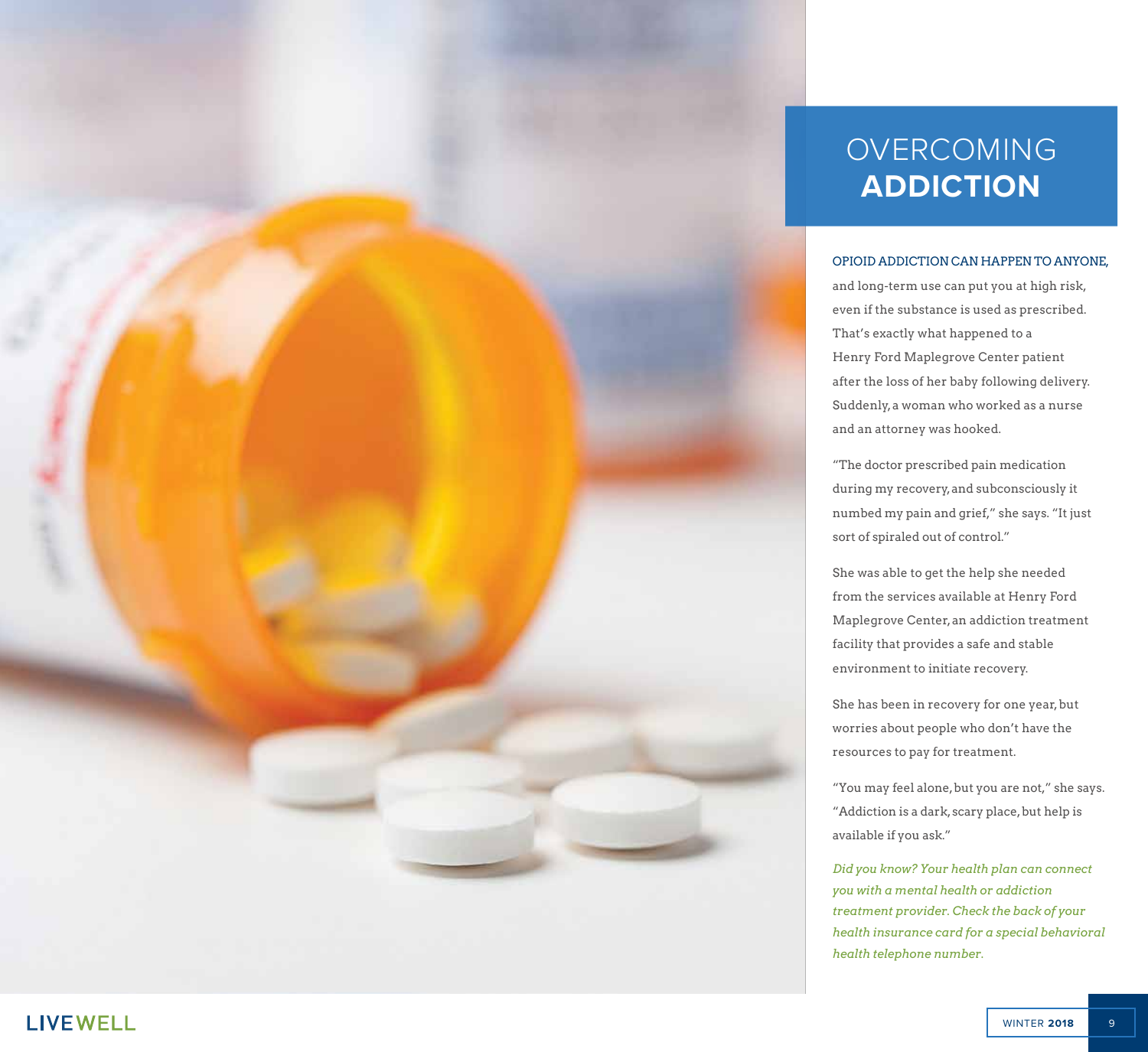### Calendar of **EVENTS**

### **HEALTH & WELLNESS CLASSES**

Improve your health and wellness with classes and events at Vita wellness center. Call (248) 325-3870 or visit HenryFord.com/Vita for more information and to register.

#### Yoga for Wellness – Basic

The therapeutic benefits of yoga increase strength and flexibility in the body and mind. Studies show that yoga therapy can improve lymphatic function and boost the immune system. Join us for this class designed for beginners and students who have limitations, and learn how to use yoga postures, breath work and meditation to move toward improved health and well-being.

#### OFFERED FOUR DAYS PER WEEK TIMES/DAYS VARY, CALL FOR SCHEDULE.

*\$12 per person*

#### Group Reiki & Meditation

Enhance your relaxation and join Vita's certified yoga therapist, Julie Levinson, for this group Reiki and chair meditation class. Reiki is a holistic healing technique that can help reduce stress, improve sleep and overall sense of well-being. No prior experience necessary.

EVERY TUESDAY 2-2:45 P.M.

*\$7 per person*

#### Mid-Day Meditation

Restore, renew and revitalize with 20 minutes of guided meditation and gentle seated yoga postures. Please arrive on time to enjoy the full benefits and to ensure the tranquility of this experience. Class space may be limited, so please arrive early. No equipment needed.

EVERY WEDNESDAY  $1-1.20$  PM

LOCATION: SAHNEY QUIET ATRIUM, GARDEN LEVEL OF THE HOSPITAL.

*FREE*

#### Caregiver Support Group

SECOND MONDAY OF EVERY MONTH, BEGINNING JANUARY 8. 6-7:30 P.M.

*Free, and open to the public. No registration required. Call (313) 874-4838 for more information.*

### **HEALTHY COOKING CLASSES**

Cooking classes are held in the Demonstration Kitchen and are designed to help you learn about the importance of healthy nutrition. All cooking classes include samples of the food prepared during the class and take-home recipes.

Call (248) 325-3890 to register for classes or visit HenryFord.com/DK. Registration is required. \$20 per person or 2 people for \$30 per class.

### Meatless Monday **Madness**

THURSDAY, JAN. 25 6:30-8 P.M. *FREE*

### Crockpot, Casserole, Instapot… OH MY!

THURSDAY, FEB. 8 6:30-8 P.M.

#### **Bittersweet**

TUESDAY, FEB. 20 6-8 P.M.

*Featuring Henry Ford Heart and Vascular Experts*

### Heart Smart with Your **Sweetheart**

THURSDAY, FEB. 22 11:30 A.M.-1:30 P.M.

*Free. Contact West Bloomfield Parks and Recreation Commission at (248) 451-1900 to register.*

### **MARCH IS NATIONAL NUTRITION MONTH**

Join us as we explore cuisine from around the world.

### Asian Fusion

TUESDAY, MARCH 6 6:30-8 P.M.

**Mediterranean** 

**Cooking** TUESDAY, MARCH 13 6:30-8 P.M.

### Classic French

TUESDAY, MARCH 20 6:30-8 P.M.